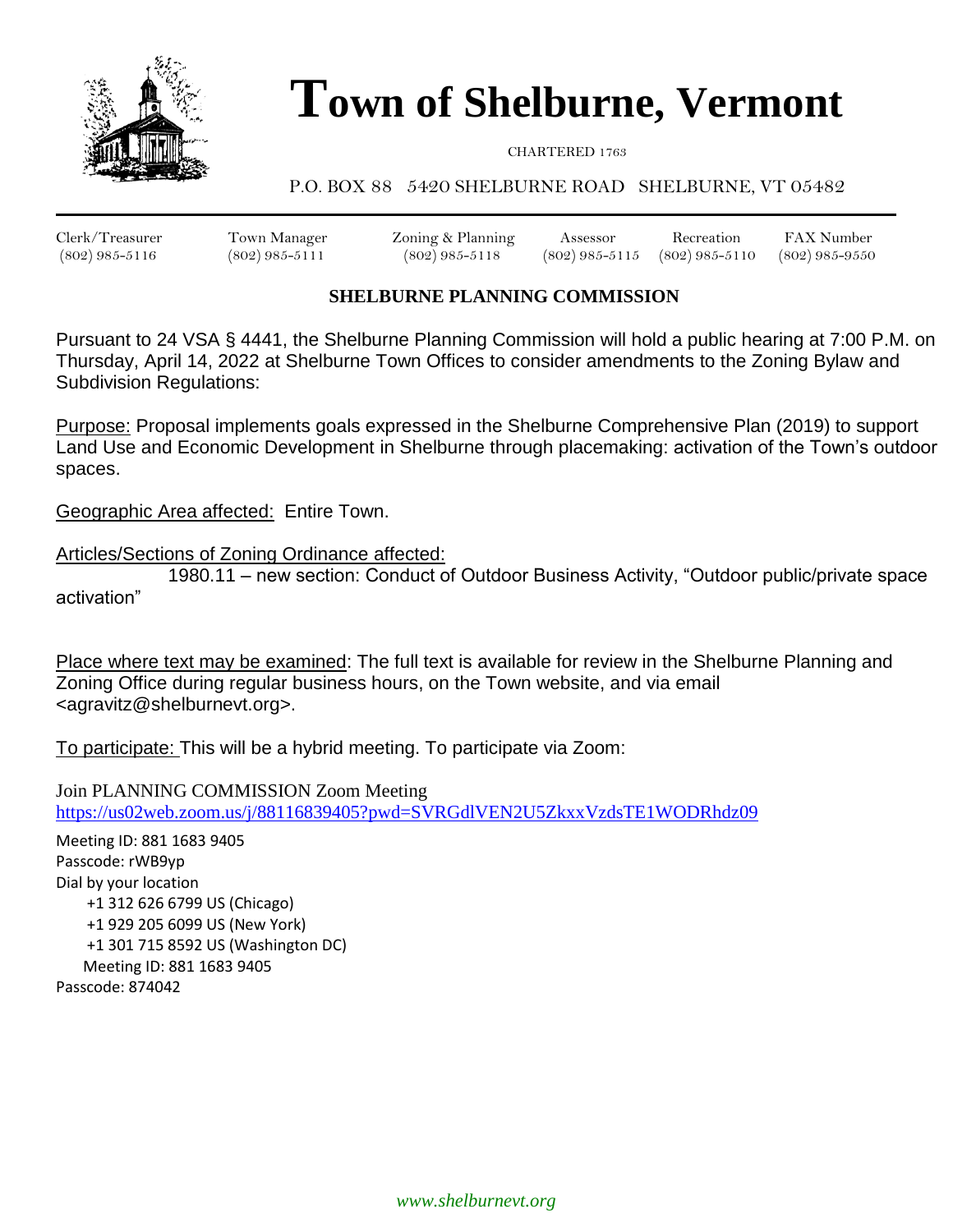## REPORT OF THE PLANNING COMMISSION

### REGARDING PROPOSED ZONING AMENDMENTS

## WARNED FOR A PUBLIC HEARING ON April 14, 2022

Pursuant to 24 VSA 4441, the Planning Commission shall prepare a report to accompany proposed zoning amendments addressing how any proposal:

Conforms with or furthers the goals and policies in the Town Plan, including the availability of safe and affordable housing;

Is compatible with future land uses and densities of the Town Plan; and

Carries out, as applicable, specific proposals for planned community facilities.

The proposal presented in this package relates to implementing the goals as expressed in the Shelburne Comprehensive Plan (2019) to support Land Use in Shelburne and Economic Development through placemaking: activation of the Town's outdoor spaces.

Land Use in Shelburne p. 8

Goal: Pursue future land use based on the principles of "placemaking." Placemaking is the process of creating quality places where people want to live, work, play and learn. Thus,

the explicit aim of the future land use section of this plan is to promote the creation of quality places that combine:

a) Appropriate physical form (i.e., development occurs at a

human scale and is pedestrian oriented),

- b) A mix of land uses and functions, and
- c) A mix of social opportunity.

Economic Development in Shelburne p. 52

Encourage town residents and businesses to utilize local service providers (professionals, trades, etc.) in order to support local businesses efforts.

The proposal presented in this package is the First Recommendation listed in the Town of Shelburne Economic Development Report (2021) p. 3

Recommendations:

1. Make the current Interim Bylaws for Outdoor Business permanent. Residents highly value local businesses, and they would like to see more small businesses, especially restaurants. Help your local businesses thrive by allowing them to advertise with flexible signage, hold outdoor sales events, lower restaurant parking /table ratios, and allow open dining areas. In essence, don't require your local businesses to "hide" their businesses; let people see what they have to offer.

This proposal makes permanent an interim bylaw that was supported and enjoyed by the town for the last two years.

To be reviewed by the Planning Commission as a part of its public hearing on April 14, 2022.

## *www.shelburnevt.org*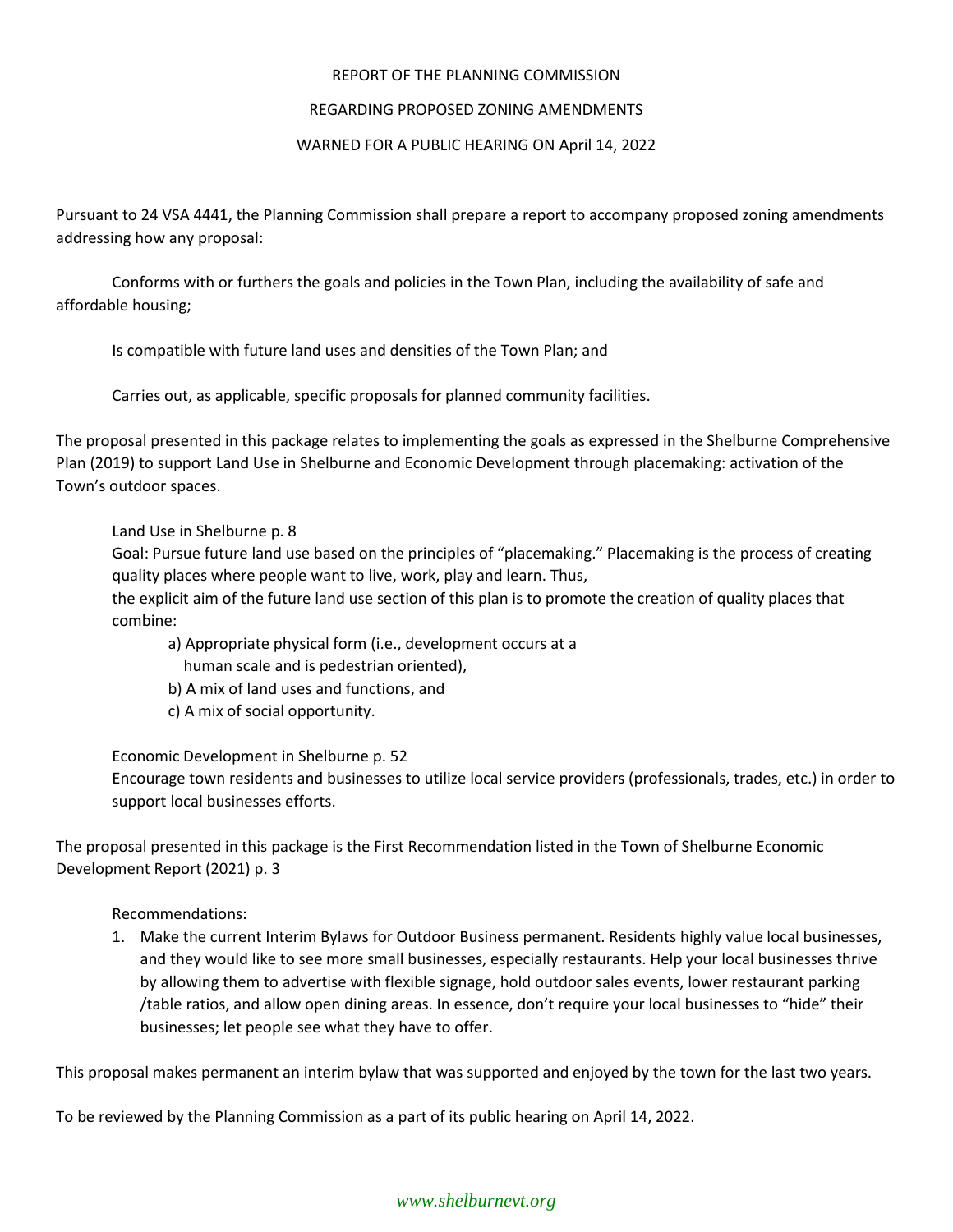## **Article 1980.11 Conduct of Outdoor Business Activity "Outdoor public/private space activation"**

## 1. Purpose

The purpose of this bylaw is to protect the general public health and welfare, enhance community vitality, and provide for orderly physical and economic growth of the Town of Shelburne, by allowing commercial establishments to conduct business outdoors, and in more flexible manner.

#### 2. Applicability

Subject to zoning permit, this bylaw applies to all restaurants, retail, and service establishments throughout the Town of Shelburne.

## 3. Specific Provisions

A. Restaurants may create areas for outdoor dining in front, side, or rear yard areas that do not conflict with adjoining land uses, public sidewalks, or other required parking spaces or traveled ways. Reasonable provision shall be made for separation between dining areas and areas reserved for motor vehicle travel. Dining areas shall not interfere with pedestrian travel or emergency vehicle access. No additional parking shall be required for outdoor seating beyond what is or has been required for regular, year-round indoor dining.

B. Outdoor seating is exempt from the setback requirements of the underlying zoning districts and may use the public sidewalks, but shall not interfere with pedestrian travel by maintaining a 5-foot wide continuous pathway; and shall not reduce the number of on-site required parking spaces for the restaurant by more than 50%. At no time shall outdoor seating or food trucks interfere with pedestrian or emergency access.

## C. Outdoor Provision of Services:

Any service establishment may provide their service outdoors. Outdoor provision of services shall be permitted to use the public sidewalks but shall not interfere with pedestrian travel by maintaining a 5-foot wide continuous pathway and shall adhere to the setback requirements of the underlying zoning district; and shall not reduce the number of on-site parking spaces for the specific business by more than 50%. At no time shall the provision of services interfere with emergency access.

## D. Outdoor Displays of Merchandise:

Any business holding a valid permit to operate a retail store or restaurant may erect a display of goods offered for sale, or a display which is designed to promote the sale of goods, including produce, products, goods, equipment, prepared food or commodities, outside a building without meeting the area restrictions provided in the Shelburne Zoning Regulations. Outdoor displays of merchandise shall not interfere with pedestrian travel by maintaining a 5-foot wide continuous pathway and shall not reduce the number of on-site parking spaces by more than 50%. At no time shall outdoor displays interfere with emergency access.

E. Temporary Tents for Outdoor Seating, Displays of Merchandise or Provision of Services: Temporary tents may be erected on site, as long as it does not interfere with required parking or pedestrian or emergency access. Tents shall not be located closer than five feet to the side and/or rear property lines.

## *www.shelburnevt.org*